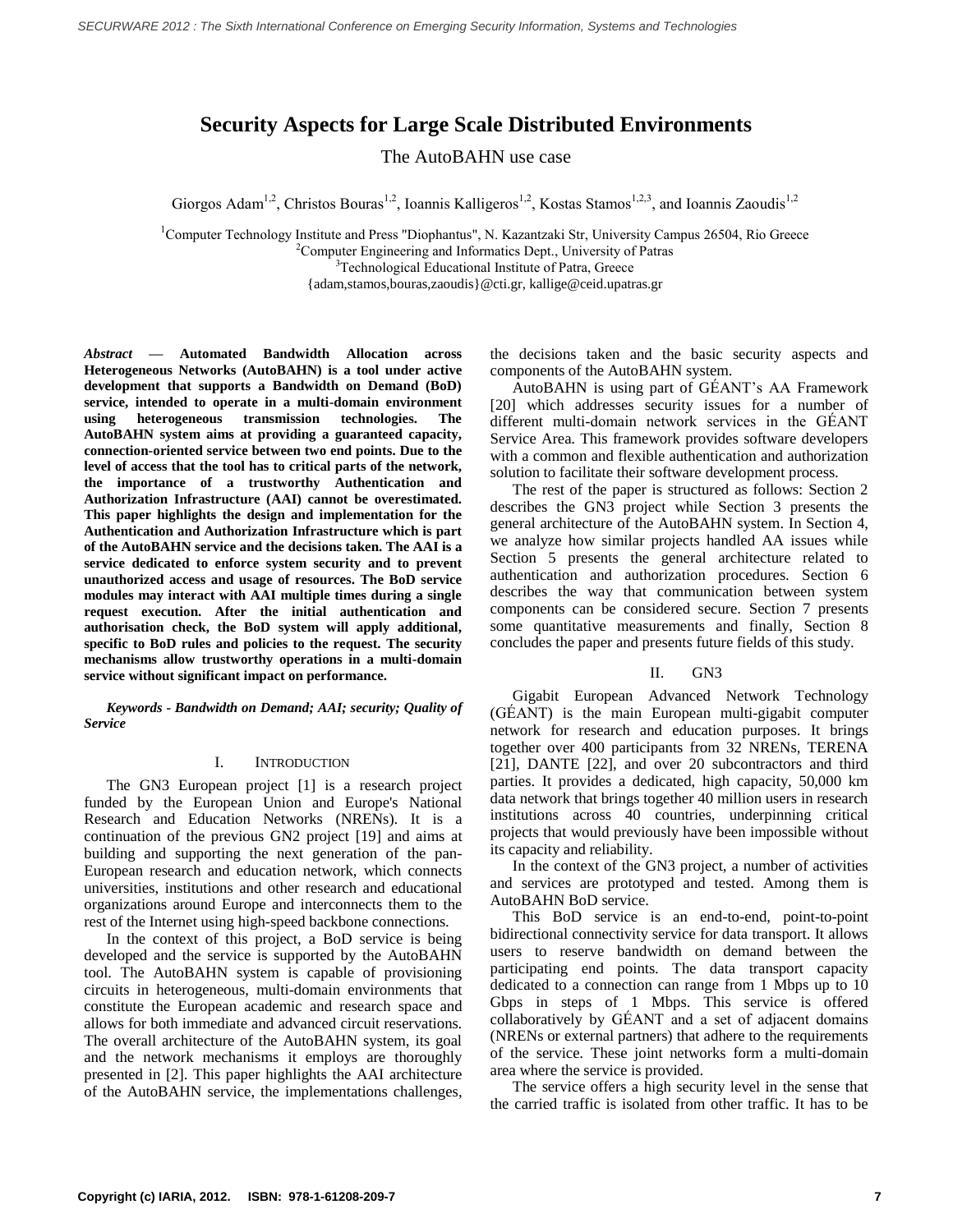noted that the traffic is isolated at logical layer and not necessarily at physical layer. This means that the core network will carry data from multiple users but there will be no "crosstalk" between the traffic streams.

#### III. AUTOBAHN BOD SYSTEM

The AutoBAHN system is comprised by the Inter-Domain Manager (IDM), a module responsible for interdomain operations of circuit reservation on behalf of a domain. This includes inter-domain communication, resource negotiations with adjacent domains, request handling and topology advertisements.

Furthermore, in order to build a real end-to-end circuit, the Domain Manager (DM) is another module that manages intra-domain resources. The IDM has an interface to the local DM from which it undertakes all intra-domain functions (abstracting the topology towards the IDM, scheduling and pre-reserving resources, monitoring etc.). This southbound interface of the IDM is the part of the AutoBAHN system that needs to be tailored to the domainspecific conditions.

In each domain, the data plane is controlled by the DM module using a range of techniques, including interfaces to the Network Management System (NMS), signaling protocols or network elements. As part of the AutoBAHN, a dedicated and independent Technology Proxy module allows the support of a range of technologies and vendors according to domain and global requirements.



Figure 1. Basic architecture of AutoBAHN

The local NMS or service provisioning system, monitoring infrastructure, administration policies and security, may need to be adjusted for each networking domain making each Technology Proxy implementation and configuration unique. However, the design of the DM has been optimized to support modular deployment and leverage the management infrastructure already deployed in any domain.

The above set of modules is deployed in each domain (NREN) that participates in the BoD service. A web based graphical environment (WebGUI) is used as a centralized portal for user access to the whole set of deployed instances.

The above described architecture defines a multitude of communication interfaces that transfer sensitive information over the network. A potential security compromise (eaves dropping, message modification, unauthorized access, message replay) could have very important consequences as the system manages production networks. Furthermore, because of its distributed nature, the system needs a welldefined distributed authentication and authorization architecture as it spans a large number of independent administrative domains.

### IV. RELATED WORK

The AutoBAHN BoD system has been influenced by a number of other projects dealing with similar challenges for bandwidth on demand provisioning. In this section we present some of the most closely related ones, with an emphasis on their approach to AAI.

The Dynamic Resource Allocation across GMPLS Optical Networks (DRAGON) project [\[3\]](#page-6-6) is also conducting research and developing technologies to enable dynamic provisioning of network resources on an inter-domain basis across heterogeneous network technologies. It mainly deals with GMPLS enabled domains and in a smaller scale compared to AutoBAHN. Regarding the AAI, the DRAGON project incorporates AAA policy into path computation, resource allocation and signaling functions. This requires high level associations of policy with users (or groups of users) as well as lower level associations of policy with actual network elements at a fidelity sufficient to implement meaningful policy based resource allocations. These two levels are loosely described as call control and connection control. Their approach is the synthesis of higher level AAA information into policy information which is associated with the Traffic Engineering (TE) resource level. They also utilize higher level AAA information to develop a set of policy rules. The TE policy data and the policy rules are used during path computation to incorporate AAA policy into provisioning operations. AAA policy decision can be combined with TE based provisioning decision [\[4\].](#page-6-7)

OSCARS/BRUW project [\[5\]](#page-6-8) which is another BoD service focuses on Layer 3 Multiprotocol Label Switching (L3 MPLS) QoS. Regarding AA, requests for inter-domain reservations are authenticated in the originating domain on the basis of an individual user and in the subsequent domains on the basis of the adjacent domain [\[6\].](#page-6-9) Users are authenticated and authorized for actions in their home domain and inter-domain authorization depends on the domains that participate. It also depends on the assurance that a request is coming from a trusted server in a trusted domain. Normally, all requests forwarded between domains are signed SOAP messages. The forwarded message adds the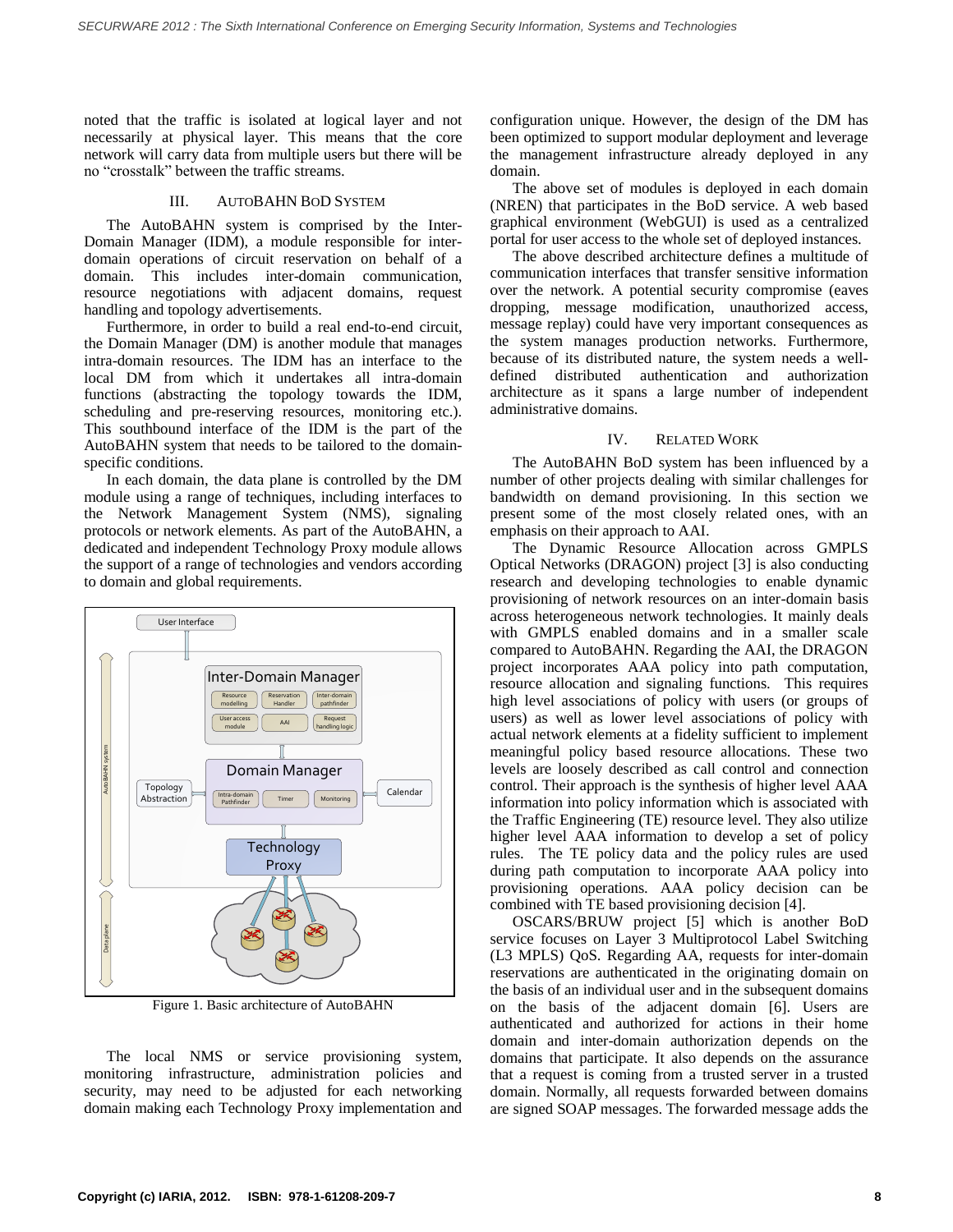name of the originating user in case other domains wish to use that information for authorization or auditing. Currently, at the time of provisioning no further authentication is done. Provisioning is triggered by the time of the reservation. Once the provisioning has been completed, any traffic coming from the specified ingress router is able to use the requested bandwidth.

Moreover, the University of Amsterdam's Advanced Internet Research group has published a number of papers describing both the networking and the AAA issues for such a system [\[7\]\[8\]](#page-6-10)[\[9\].](#page-6-11) They are using IETF's AAA Framework [\[10\]](#page-6-12) and OASIS eXtensible Access Control Markup Language (XACML) Version 2 to describe policy, which is also followed by OSCARS for Authentication. They have also defined a Network Description Language, which is an RDF-based method to describe networks and to facilitate inter-domain interoperability [\[11\].](#page-6-13)

### V. AAI ARCHITECTURE

AutoBAHN uses part of GÉANT's AA Framework which utilizes existing frameworks, industry standards and best practices in order to avoid re-inventing the wheel and to take advantage of its extensible design. It is Java-based, making use of Spring Security Framework, Crowd Integration library, OIOSAML java library and Maven.

In addition, we have developed our own architectural elements, such as our multi-domain user authorization which is described below, in order to bind and supplement the above technologies and meet our unique AAI requirements.

The current AA Framework implementation allows developers to make their own choice of Authentication Providers, User Attributes Providers and ACL services to use: the diagram below [\(Figure 2\)](#page-2-0) shows the options offered to the service developers.



Figure 2. The architecture of AA Framework [\[20\]](#page-6-3)

<span id="page-2-0"></span>AutoBAHN can be configured to use XML or Atlassian Crowd [\[15\]](#page-6-14) for Authentication and User Attributes Provider. It can also support the existing eduGAIN [\[12\]](#page-6-15) infrastructure for authentication and authorization. In addition, LDAP [\[14\]](#page-6-16) or Relational Databases can be used as Authentication and User Attributes Providers. They also have the additional capability of supporting Access Control Lists for flexible definition of authorization policies.

# *A. User Authentication*

The AutoBAHN system has been designed in such a way so that multiple authentication methods may be used, in a modular way. The authentication mechanism is based on the Spring Security Java framewor[k \[13\]](#page-6-17) that provides advanced authentication, authorization and other security features for enterprise applications.

The architecture of the authentication mechanism is based on a simple flow in which the main system components that are invoked during the authentication procedure are the Authentication Manager and the Authentication Provider. The user submits his credentials to the AutoBAHN Server and an Authentication Request is created at server-side. This request is sent to the Authentication Manager which is responsible for forwarding requests through a chain of Authentication Providers. The provider will request from the UserDetails Service to provide the granted authorities for this user. These authorities are later used during the Authorization phase. The Authentication Manager receives back the result of the described procedure and decides whether the authentication is successful or not.

| <b>Provider</b>                | <b>Available choices</b>          |                                    |                        |
|--------------------------------|-----------------------------------|------------------------------------|------------------------|
|                                | <b>Authentication</b><br>Provider | <b>User Attributes</b><br>Provider | ACL<br><b>Services</b> |
| Attlasian<br>Crowd             | Yes                               | Yes                                | N.A.                   |
| eduGAIN                        | Yes                               | N.A.                               | N.A.                   |
| LDAP                           | Yes                               | Yes                                | N.A.                   |
| Relational<br><b>Databases</b> | Yes                               | Yes                                | Yes                    |
| XML                            | Yes                               | Yes                                | Yes                    |

TABLE I. IMPLEMENTATION CHOICES AVAILABLE FOR DEVELOPERS [\[20\]](#page-6-3)

When a user connects to the graphical environment to submit a reservation request, his supplied credentials can be authenticated against the Authentication Provider which is currently used. The authorization mechanism is able to cooperate with interchangeable authentication modules as long as the authentication provider also supplies the necessary attributes that enable authorization decisions. As the eduGAIN scenario is the most complicated and interesting one, it will be described in more detail below.

In principle, when a user tries to access the AutoBAHN system, the user is redirected to the Single Sign-On (SSO) service of his/her federation. Then the user is authenticated through the federation software which sends the SSO response and SAML 2.0 authorization back to the AutoBAHN system. The response contains both authentication and authorization information as SAML 2.0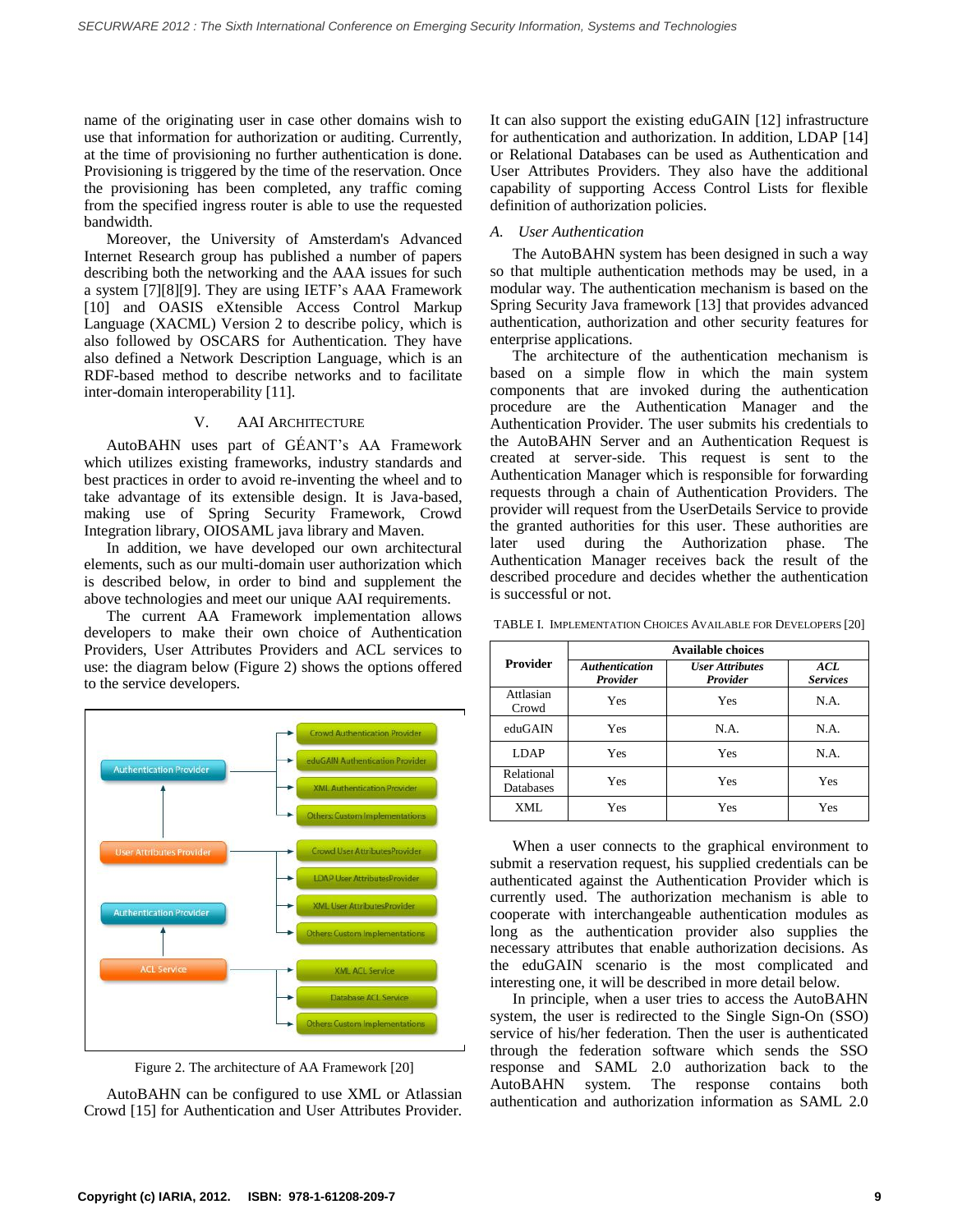attributes. Finally, the AutoBAHN system checks the SSO response and SAML 2.0 attributes and responds to the user with a permission or denial to access the resources. The attributes that are transmitted are the following:

- *1) Identifier*: A unique id of the user that wants to make a reservation. This could be either the name or the email of the user or a combination of both.
- *2) Organization*: The organization/domain/federation of which the user is a member.
- *3) Project Membership*: This attribute contains a specified value (e.g. AUTOBAHN) that demonstrates that this user is an authorized AutoBAHN user.
- *4) Project Role*: This attribute offers granularity in terms of the subset of available actions that the user is allowed to perform and can contain values such as Service user, AutoBAHN administrator, etc.

The various project roles currently supported are:

- *1) Service User*: People from e-science communities, other BoD systems, external client applications that become "service owners".
- *2) Network Administrator*: People responsible for the data plane e.g., the underlying data network infrastructure.
- *3) Autobahn Administrator*: People responsible for the control plane software.

In AutoBAHN system, the above attributes are considered to be equivalent of granted authorities meaning that based on the policy that is defined by the administrator, those attributes also define the appropriate jurisdictions and capabilities that a user can have during the usage of the system.

# *B. Multi-domain User Authorization*

Authorization is the function of specifying whether a user has the access rights to perform an action on the system resources. AutoBAHN implements multi-domain user authorization, which means that the above procedure is done on every single Domain Manager.

After the authentication phase, the user is able to request access to the available resources. The authorization procedure takes place at the Domain Manager which determines whether the user is authorized to access the requested resource. This decision is based on the access policies that each DM has defined.

For operations that are decided along a multi-domain path [\(](#page-3-0)

[Figure](#page-3-0) **3**), there are multiple Domain Managers. Thus, the decision has to be taken in every domain along the reservation path based on user attributes that have to be transmitted with the reservation request and mapped to the policies implemented by each domain.

As described earlier, the user attributes are retrieved during the authentication phase. These attributes are then forwarded to each domain of the reservation path at serverside. Before a request is examined by the system at each domain, the attributes are compared against the policy module to check whether the user has the required privileges. The policy is based on logical operations among the user attributes: identifier, organization, project membership and [role.](#page-3-0)

[Figure](#page-3-0) **3** shows the whole procedure for authentication and authorization when a user wants to create a service request. In Step 1, the user (through a web browser) tries to access the service submission interface and the request is intercepted by the eduGAIN filter.



<span id="page-3-0"></span>Figure 3. The user creates a reservation between different domains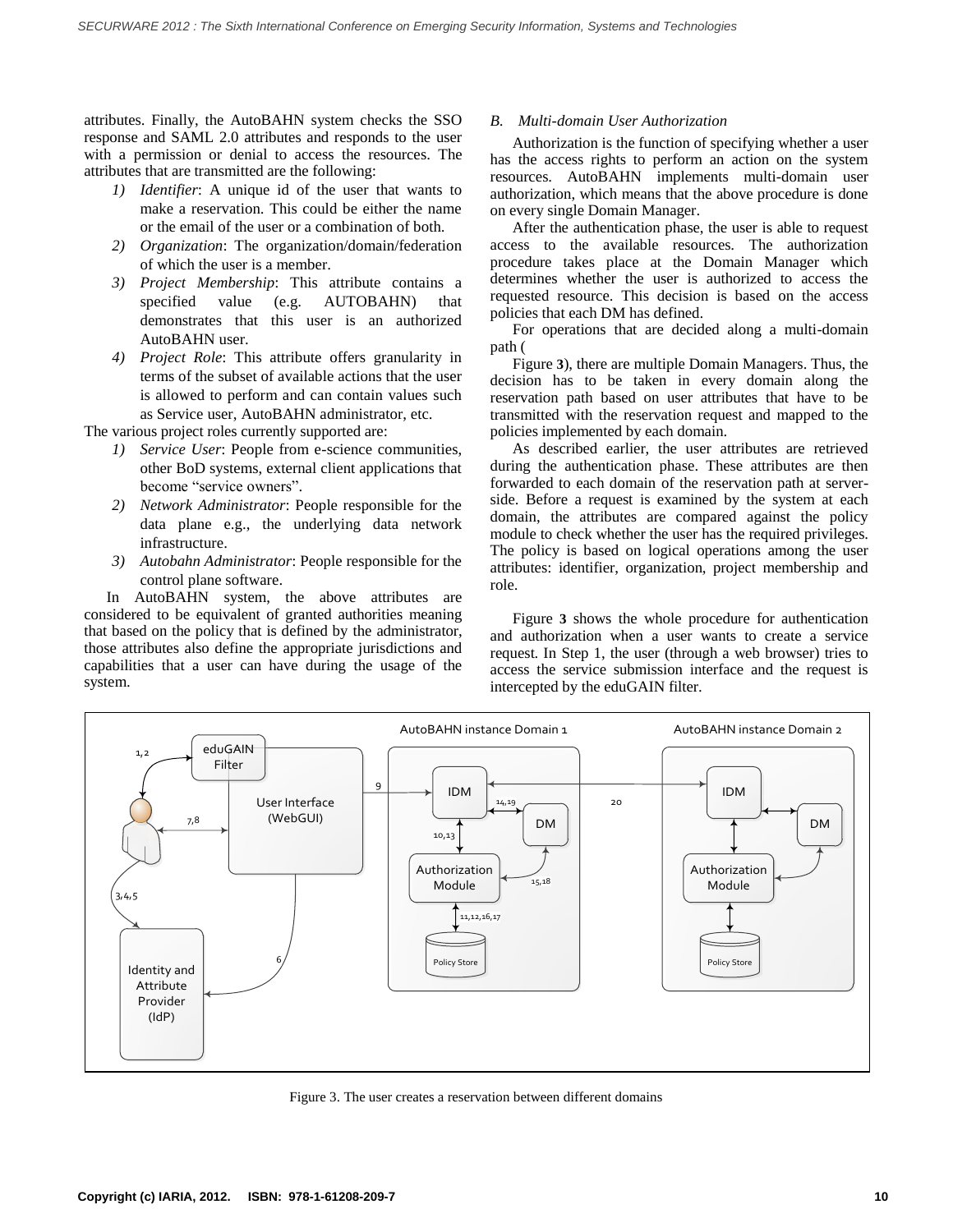The eduGAIN filter redirects the user to his local AAI (Step 2). The user's web browser sends an http request to the IdP server (Step 3). The IdP server sends to the web browser a page to authenticate the user and the user submits his credentials to the IdP server (Steps 4 and 5). The IdP server redirects the user to the WebGUI request page, and associated attributes are also sent (Step 6). The user fills in necessary parameters and submits the service request which may bundle multiple circuit reservation requests (Steps 7 and 8). The WebGUI forwards the service request and user attributes to the initiating IDM (Step 9).

The IDM deals with each reservation in the service separately. For the first reservation, it forwards the user attributes and reservation parameters to the AuthR module and the AuthR module constructs a policy evaluation query (Steps 10 and 11). The query is checked against the existing policies stored in the Policy Store and the AuthR module returns an answer (Steps 12 and 13). Assuming the response allows such a request, the IDM forwards it to the DM for intra-domain checking (Step 14). The DM calculates possible paths and forwards the reservation parameters to the AuthR module (Step 15). The AuthR module constructs a policy evaluation query and the query is checked against the existing policies stored in the Policy Store (Steps 16 and 17). The AuthR module returns an answer and the DM replies to the IDM about the feasibility of the reservation (Steps 18 and 19). The IDM forwards the request and the user attributes to the next domain along the path for further processing (Step 20) and finally, this process is repeated for all domains until the first reservation request has been evaluated. If a service request contains more than one reservation, this process is repeated for all reservations within this service request.

# VI. TRUSTED AND SECURE COMMUNICATION BETWEEN SYSTEM COMPONENTS

To ensure a secure and trusted communication between system components, WS-Security standard [\[23\]](#page-6-18) is used in addition with Edugain PKI infrastructure [\[24\].](#page-6-19)

WS-Security (Web Services Security, short WSS) is a flexible and feature-rich extension to SOAP to apply security to web services. It is a member of the WS-\* family of web service specifications and was published by OASIS.

The protocol specifies how integrity and confidentiality can be enforced on messages and allows the communication of various security token formats such as SAML, Kerberos, and X.509. Its main focus is the use of XML Signature, XML Encryption and XML Timestamp to provide end-toend security and in our case all three options are available for use.

WS-Security makes heavy use of public/private key cryptography [\[16\].](#page-6-20) With public key cryptography, a user has a pair of public and private keys. A central problem for use of public-key cryptography is confidence (ideally proof) that a public key is correct, belongs to the person or entity claimed (i.e., is 'authentic') and has not been tampered with or replaced by a malicious third party. The usual approach to this problem is to use a public-key infrastructure (PKI) in

which one or more third parties, known as certificate authorities, certifies ownership of key pairs.

AutoBAHN makes use of eduGAIN PKI for validating the identity of the components. The trust establishment process is enabled by means of using TLS connections for each eduGAIN interaction and including XML-Sig digital signatures for the appropriate protocol elements and assertions.

eduGAIN inter-component trust is based on X.509 certificates. It is rooted at a set of Certification Authorities (CA) created and maintained within the project. This set will be referred to as the eduGAIN truststore and all AutoBAHN components accept any of the CAs contained by the truststore as valid roots of trust. CAs in the eduGAIN truststore conform to the eduGAIN Certificate Policy, a document defining the rules and procedures agreed by the eduGAIN participants to rely on digital public certificates issued to the components of the infrastructure.

At least one of these CAs will be specifically established and run by the project. This root CA is referred as the eduGAINCA. The self-signed certificate of the eduGAINCA is the minimum content of the eduGAIN truststore.

# *A. PKI Structure*

The structure of the eduGAIN PKI is shown in [Figure 4.](#page-4-0) Each CA inside the eduGAIN truststore (shown as "Acc CA" in the figure) is accredited to issue certificates for components in a particular branch of the eduGAIN component identifier namespace (shown as "CId" in the figure). Certificates for components outside these branches are under the eduGAIN CA. The eduGAINCA issues certificates only to other CAs and these subordinated CAs will in turn be responsible for issuing certificates to the individual components. The eduGAIN infrastructure provides at least one of these subordinated CAs, known as the eduGAINSCA.



Figure 4. eduGAIN PKI Structure

<span id="page-4-0"></span>The eduGAINSCA is able to provide a set of separately managed Registration Authorities (RA), according to the management procedures of the different eduGAIN namespaces under its responsibility.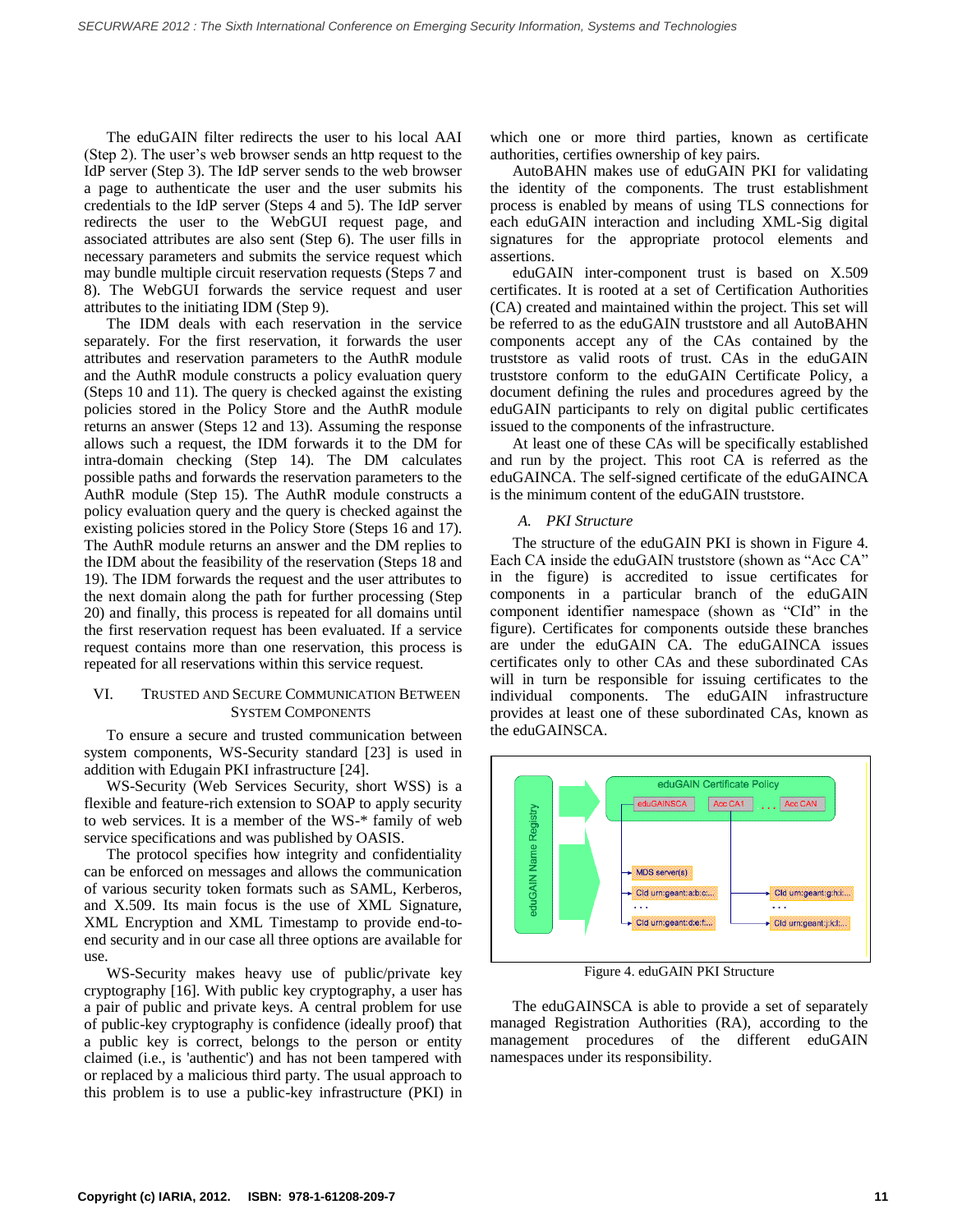### *B. Trust Validation Procedure*

Trust validation is performed by eduGAIN components according to a two-step procedure:

1. The received certificate shall be evaluated to check whether the whole trust path correctly resolves to the eduGAIN root of trust.

2. The eduGAIN component identifier contained in the Subject Alternate Name extension of the received certificate shall be evaluated against the metadata available for this interaction. It must match with the component identifier as stored in these metadata.

A failure in any of the verifications above causes a rejection of the requested operation with a TrustError result. This procedure implies that for a proper trust evaluation, all metadata exchange through the MDS must contain the eduGAIN component identifiers applicable in each case.

Unless otherwise specified in the corresponding profile, all connections between any two eduGAIN components uses TLS and perform two-way certificate validation (both initiator and responder) according to the above procedures.

Validation of the certificates associated with XML Signatures follow the procedures described above.

In principle, when the client module wants to communicate with another module (the resource), it sends its request to the required resource along with its X.509 certificate signed by eduGAIN CA. The resource authenticates the client by validating its certificate using eduGAIN API. The certificate contains identification information that allows the resource to authenticate only designated clients.

The detailed procedure in the context of the AutoBAHN system for the trusted communication between AutoBAHN modules is as followed.

- 1) The AutoBAHN module that wants to communicate (client) must have a certificate so no interaction for credentials is needed. The X.509 certificate is issued by a Certificate Authority (CA) subordinated to one of the eduGAIN roots of trust.
- 2) The client module sends its request and the certificate to the resource.
- 3) The resource module performs trust validation by checking that the whole trust path of the certificate correctly resolves to the root(s) of trust defined by eduGAIN.
- 4) The resource checks that the client module is allowed to access it.
- 5) The resource provides the requested answer to the client module.

## VII. QUANTITATIVE MEASUREMENTS

In order to verify the scalability of the system, we have taken some quantitative measurements using Apache JMeter [\[25\]](#page-6-21) as benchmarking tool. The test scenario specified the submission of 200 requests in time frame of 50 seconds resulting in 4 requests per second. The following graph presents the response time against the number of active threads. The lines refer to various steps during the submission of a reservation request in Client Portal.

The response time peaks at 330 milliseconds when the greatest number of requests is being processed.



VIII. CONCLUSIONS AND FUTURE WORK

In this paper, we presented an Authorization and Authentication Infrastructure that is used in AutoBAHN project to ensure a secure and trusted communication among its components.

AutoBAHN is considered a distributed system since each NREN deploys an instance based on their specific network technology and their needs in general. Because of that, it was important to emphasize in multi-domain user authorization ensuring that this communication is secured by WS-Security specification.

Also, a strong advantage of AutoBAHN's authentication and authorization mechanism compared to approaches of similar projects is the fact that it can support third party providers such as LDAP or Atlassian Crowd increasing the flexibility and the interoperability of the project. Furthermore, the AA process takes place in each single domain that is involved to a reservation path making the allocation of network resources more secure and robust. It's not a one-time procedure that takes place only in the originating domain.

AutoBAHN is designed in a highly scalable manner based on modules that perform specific tasks and communicate with one another. AuthR module handles AA tasks and then communicates with local DM, which later on sends the appropriate messages through the IDM to the rest of the AutoBAHN instances. This separation allows for a more convenient administration of the AAI in order to keep it up to date by adopting latest technology standards.

Currently AutoBAHN has been deployed in 6 NRENs creating a pan-european bandwidth on demand service. Several more NRENs have expressed interest or are already in the process of joining the service. This service is currently fully operable and being offered to NREN staff and clients.

The main lesson learnt was that the utilization of existing frameworks and open standards enabled us to implement our own custom AAI solution for a complex multi-domain environment and at the same time ensure extensibility and flexibility. In addition, due to the importance of the security mechanisms to the operation of the service, we consider it